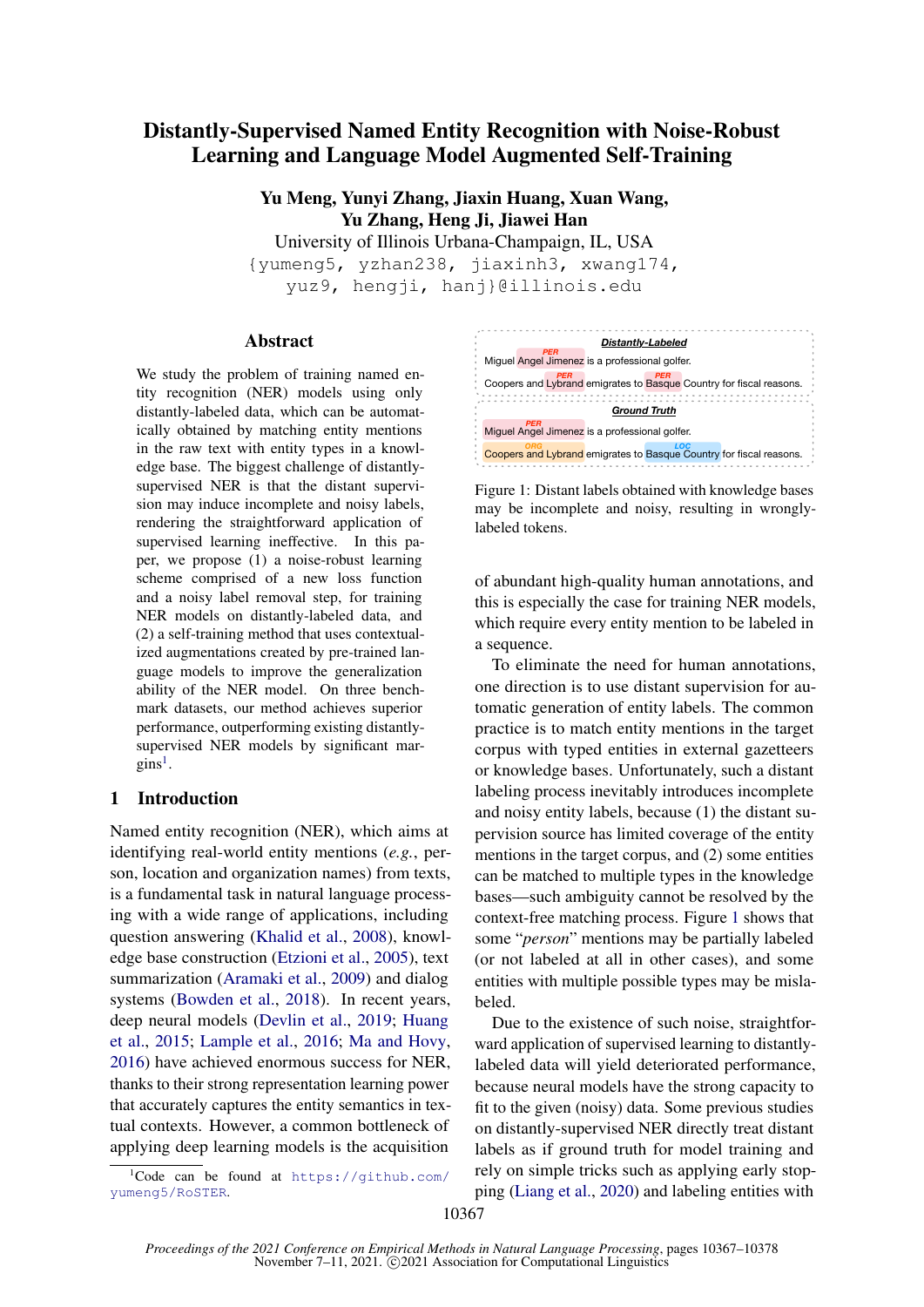multiple types [\(Shang et al.,](#page-10-0) [2018\)](#page-10-0) to handle the noise. Others require an additional manually labeled training set for building a noise classification model [\(Onoe and Durrett,](#page-10-1) [2019\)](#page-10-1).

In this paper, we study the distantly-supervised NER problem without requiring any human annotations. Our method consists of two steps: (1) noiserobust learning, and (2) language model augmented self-training. In the first step, we explicitly address the label noise by using a noise-robust loss function and removing noisy labels. In the second step, we use the model's high-confidence predictions for self-training to improve generalization, wherein a pre-trained language model is used to not only initialize the NER model, but also generate contextualized augmentations. Our method is named RoSTER, for Robust learning and Self-Training for distantly-supervised Entity Recognition.

The contributions of this paper are as follows:

- We propose a noise-robust learning scheme for distantly-supervised NER, comprised of a noiserobust loss function and a noisy label removal step.
- We propose a new unsupervised contextualized augmentation approach for NER using pretrained language models. Combined with selftraining, the created augmentations improve the model's generalization ability.
- On three benchmark datasets, RoSTER outperforms existing distantly-supervised NER approaches by significant margins.

### 2 Method

In this section, we (1) briefly describe how to obtain distantly-labeled data, (2) introduce our noiserobust learning scheme and (3) propose a selftraining method with a new contextualized augmentation generation technique. We assume the pre-trained RoBERTa [\(Liu et al.,](#page-9-9) [2019\)](#page-9-9) model is used as our backbone model, but our proposed methods can be integrated with other architectures (*e.g.*, LSTM-based [\(Ma and Hovy,](#page-9-7) [2016\)](#page-9-7)) as well.

#### 2.1 Distant Label Generation

Given an unlabeled corpus, the distant labels are usually obtained by matching entities in the corpus with those in the external knowledge bases or gazetteers with typing information. In this work, instead of introducing new distant label generation methods, we follow the previous work [\(Liang et al.,](#page-9-8)

[2020\)](#page-9-8) for this step: (1) potential entities are determined via POS tagging and hand-crafted rules, (2) their types are acquired by querying Wikidata using SPARQL (Vrandečić and Krötzsch, [2014\)](#page-10-2), and (3) additional gazetteers from multiple online resources are used for matching more entities in the corpus.

### 2.2 Noise-Robust Learning

We first overview the common setup for training NER models, and then propose two designs that work jointly for distantly-supervised NER, motivated by the challenges of learning with noisy labels: (1) a new loss function, and (2) noisy label removal. Finally, ensembling multiple models is helpful for stabilizing the model performance.

NER systems are usually trained as a sequence labeling model that classifies every token in a sequence into a set of entity types or nonentity. The label space depends on the tagging scheme used (*e.g.*, the BIO format distinguishes begin/inside/outside of named entities). Specifically, given a sequence  $x = [x_1, \ldots, x_n]$  of n tokens and their corresponding categorical labels  $y = [y_1, \ldots, y_n]$ , an NER model parameterized by  $\theta$  is trained to minimize some classification loss that encourages the model to correctly predict the given labels. The cross entropy (CE) loss is most commonly used for such a purpose:

$$
\mathcal{L}_{\mathrm{CE}} = -\sum_{i=1}^n \log f_{i,y_i}(\bm{x}; \bm{\theta}),
$$

where  $f_{i,j}(\boldsymbol{x}; \boldsymbol{\theta})$  is the model's predicted probability of token  $x_i$  belonging to class  $j$  (*i.e.*, the softmax layer outputs).

The gradient of  $\mathcal{L}_{\text{CE}}$  is (via the chain rule):

<span id="page-1-0"></span>
$$
\nabla_{\boldsymbol{\theta}} \mathcal{L}_{\mathrm{CE}} = -\sum_{i=1}^{n} \frac{\nabla_{\boldsymbol{\theta}} f_{i,y_i}(\boldsymbol{x}; \boldsymbol{\theta})}{f_{i,y_i}(\boldsymbol{x}; \boldsymbol{\theta})}.
$$
 (1)

Due to the  $f_{i,y_i}$  $(\boldsymbol{x}; \boldsymbol{\theta})$  term as the denominator, the tokens on which the model's prediction is less congruent with the provided labels (*i.e.*,  $f_{i,y_i}(\boldsymbol{x}; \boldsymbol{\theta})$ is smaller) will be implicitly weighed more during the gradient update. Such a mechanism grants better model convergence when trained with clean data (*i.e.*, y are ground truth labels), because more emphasis is put on difficult tokens. However, when the labels are noisy, training with the cross entropy loss can cause overfitting to the wrongly-labeled tokens (*e.g.*, the two sentences in Figure [1\)](#page-0-1).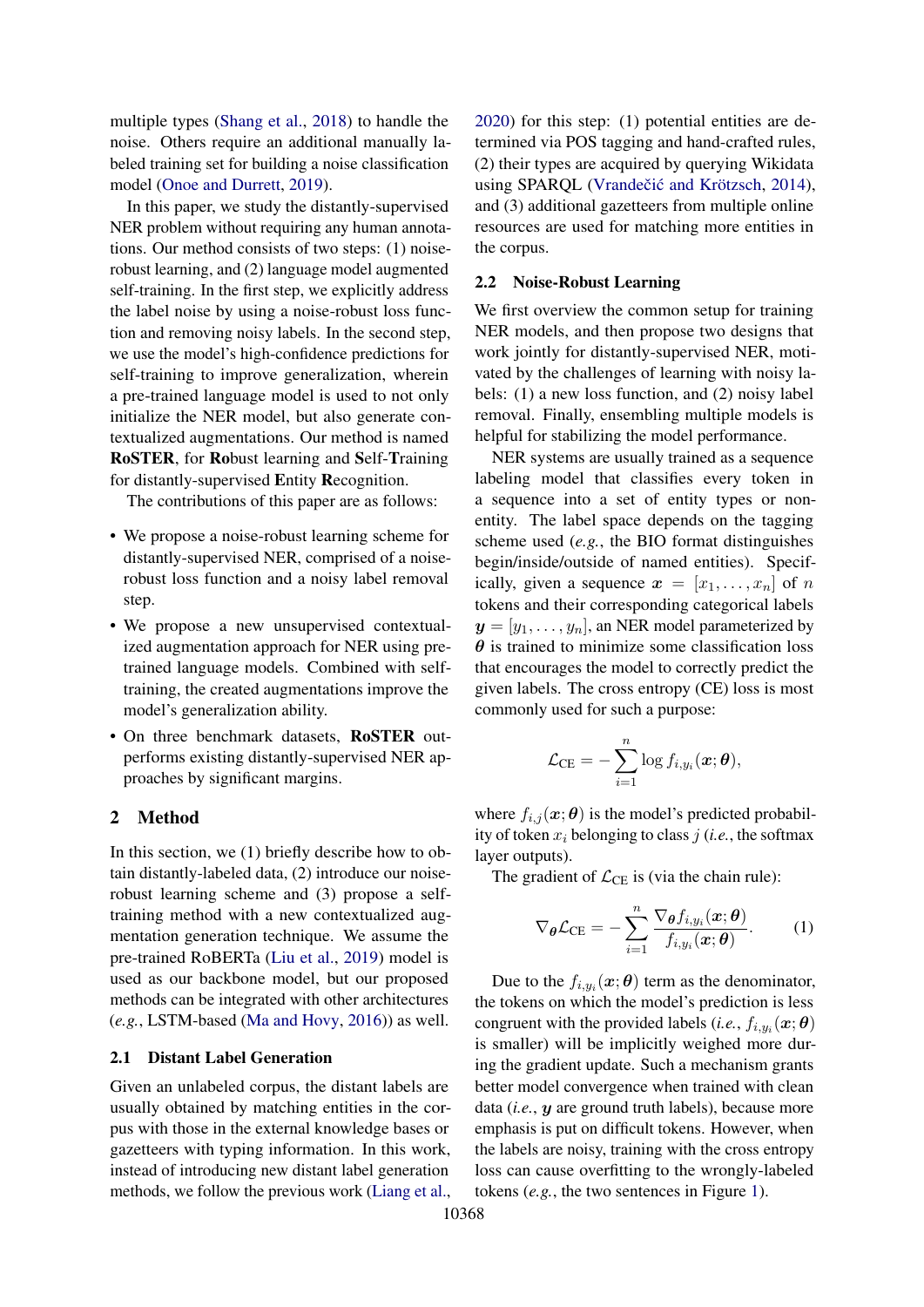Contrary to cross entropy loss which is sensitive to noise, the mean absolute error (MAE) loss, which is commonly used in regression tasks, has been shown inherently noise-tolerant when used for classification [\(Ghosh et al.,](#page-9-10) [2017\)](#page-9-10) and is defined as follows (omitting the constant scale factor 2):

$$
\mathcal{L}_{\text{MAE}} = \sum_{i=1}^{n} (1 - f_{i,y_i}(\boldsymbol{x}; \boldsymbol{\theta}))
$$

and its gradient is given by

<span id="page-2-0"></span>
$$
\nabla_{\boldsymbol{\theta}} \mathcal{L}_{\text{MAE}} = -\sum_{i=1}^{n} \nabla_{\boldsymbol{\theta}} f_{i, y_i}(\boldsymbol{x}; \boldsymbol{\theta}). \qquad (2)
$$

By comparing Eq.  $(2)$  with Eq.  $(1)$ , we observe that  $\mathcal{L}_{\text{MAE}}$  is more noise-robust than  $\mathcal{L}_{\text{CE}}$  because Eq. [\(2\)](#page-2-0) treats every token equally for gradient update, allowing the learning process to be dominated by the correct majority in distant labels. However, using  $\mathcal{L}_{\text{MAE}}$  for training deep neural models generally worsens the convergence efficiency and effectiveness due to the inability of adjusting for challenging training samples, and leads to suboptimal model performance compared to using  $\mathcal{L}_{CE}$  [\(Zhang](#page-10-3) [and Sabuncu,](#page-10-3) [2018\)](#page-10-3).

Generalized Cross Entropy. To balance between model convergence and noise-robustness, we propose to use the generalized cross entropy (GCE) loss [\(Zhang and Sabuncu,](#page-10-3) [2018\)](#page-10-3) for training distantly-supervised NER models, inspired by the q-order entropy [\(Ferrari et al.,](#page-9-11) [2010\)](#page-9-11), defined as follows:

<span id="page-2-2"></span>
$$
\mathcal{L}_{GCE} = \sum_{i=1}^{n} \frac{1 - f_{i,y_i}(\boldsymbol{x}; \boldsymbol{\theta})^q}{q},
$$
 (3)

where  $0 \lt q \lt 1$  is a hyperparameter: When  $q \to 1$ ,  $\mathcal{L}_{GCE}$  approximates  $\mathcal{L}_{MAE}$ ; when  $q \to 0$ ,  $\mathcal{L}_{GCE}$  approximates  $\mathcal{L}_{CE}$  (using L'Hôpital's rule; see Appendix [A](#page-10-4) for the derivation). The gradient is computed as:

<span id="page-2-1"></span>
$$
\nabla_{\boldsymbol{\theta}} \mathcal{L}_{\text{GCE}} = -\sum_{i=1}^{n} \frac{\nabla_{\boldsymbol{\theta}} f_{i,y_i}(\boldsymbol{x}; \boldsymbol{\theta})}{f_{i,y_i}(\boldsymbol{x}; \boldsymbol{\theta})^{1-q}}.
$$
 (4)

Comparing Eq. [\(4\)](#page-2-1) to Eq. [\(1\)](#page-1-0), it can be observed that  $\mathcal{L}_{GCE}$  is more noise-robust than  $\mathcal{L}_{CE}$  because less weights are given to tokens on which the model prediction is less consistent with the given labels (note  $f_{i,y_i}(\boldsymbol{x};\boldsymbol{\theta})^{1-q} > f_{i,y_i}(\boldsymbol{x};\boldsymbol{\theta})$  for  $q > 0$  and  $f_{i,y_i}(\boldsymbol{x};\boldsymbol{\theta}) < 1$ ). Comparing Eq. [\(4\)](#page-2-1) to Eq. [\(2\)](#page-2-0), it can be seen that  $\mathcal{L}_{GCE}$  facilitates better learning dynamics than  $\mathcal{L}_{\text{MAE}}$  because difficult tokens are given more attention to.

Noisy Label Removal. Even when a noiserobust loss is used, mislabeled tokens still deteriorate the model performance as long as they are included in training. Unfortunately, without any prior knowledge about which tokens are mislabeled, it is challenging to automatically detect them. We propose a simple threshold-based strategy to remove noisy labels: At first, all tokens along with their distant labels will be used for model training; later, those tokens on which the model prediction does not strongly agree with its distant label (*i.e.*,  $f_{i,y_i}(\boldsymbol{x};\boldsymbol{\theta}) \leq \tau$  where  $\tau$  is a threshold value) will be excluded from the training set (*i.e.*, not calculated in the loss). The intuition is straightforward: Since our loss function is noise-robust, the learned model will be dominated by the correct majority in the distant labels instead of quickly overfitting to label noise; if the model prediction disagrees with some given labels, they are potentially wrong.

Specifically, we extend Eq. [\(3\)](#page-2-2) to incorporate the aforementioned design, as follows:

<span id="page-2-3"></span>
$$
\mathcal{L}_{GCE} = \sum_{i=1}^{n} w_i \frac{1 - f_{i,y_i}(\boldsymbol{x}; \boldsymbol{\theta})^q}{q}, \qquad (5)
$$

where  $w_i = 1$  at the start of training and is periodically updated once every several batches as  $w_i = \mathbbm{1}(f_{i,y_i}(\boldsymbol{x};\boldsymbol{\theta}) > \tau)$ , where  $\mathbbm{1}(\cdot)$  is the indicator function.

Model Ensemble for Better Stability. Due to the stochasticity involved in training neural networks (*e.g.*, dataset shuffling, network random initialization and dropout), models trained with the same algorithm will have different predictions on the same dataset, and this is especially true when inconsistent noisy signals from the distant labels may further disturb model training. As such, model ensemble is commonly used to suppress the noise and provide better stability, by combining the predictions of multiple models [\(Laine and Aila,](#page-9-12) [2017;](#page-9-12) [Nguyen et al.,](#page-10-5) [2019\)](#page-10-5). The rationale is that the model's predictions are likely to be consistent on clean data while inconsistent and oscillating on wrongly-labeled data, and ensembling multiple models enhances consistent predictions and neutralizes inconsistent ones.

We perform model ensemble by simply training K models  $\{\theta_k\}_{k=1}^K$  via Eq. [\(5\)](#page-2-3) on the same distantly-labeled corpus with different random seeds controlling the randomness of the training process. A new model  $\theta_{\text{ENS}}$  is finally trained to approximate the average prediction of the  $K$  models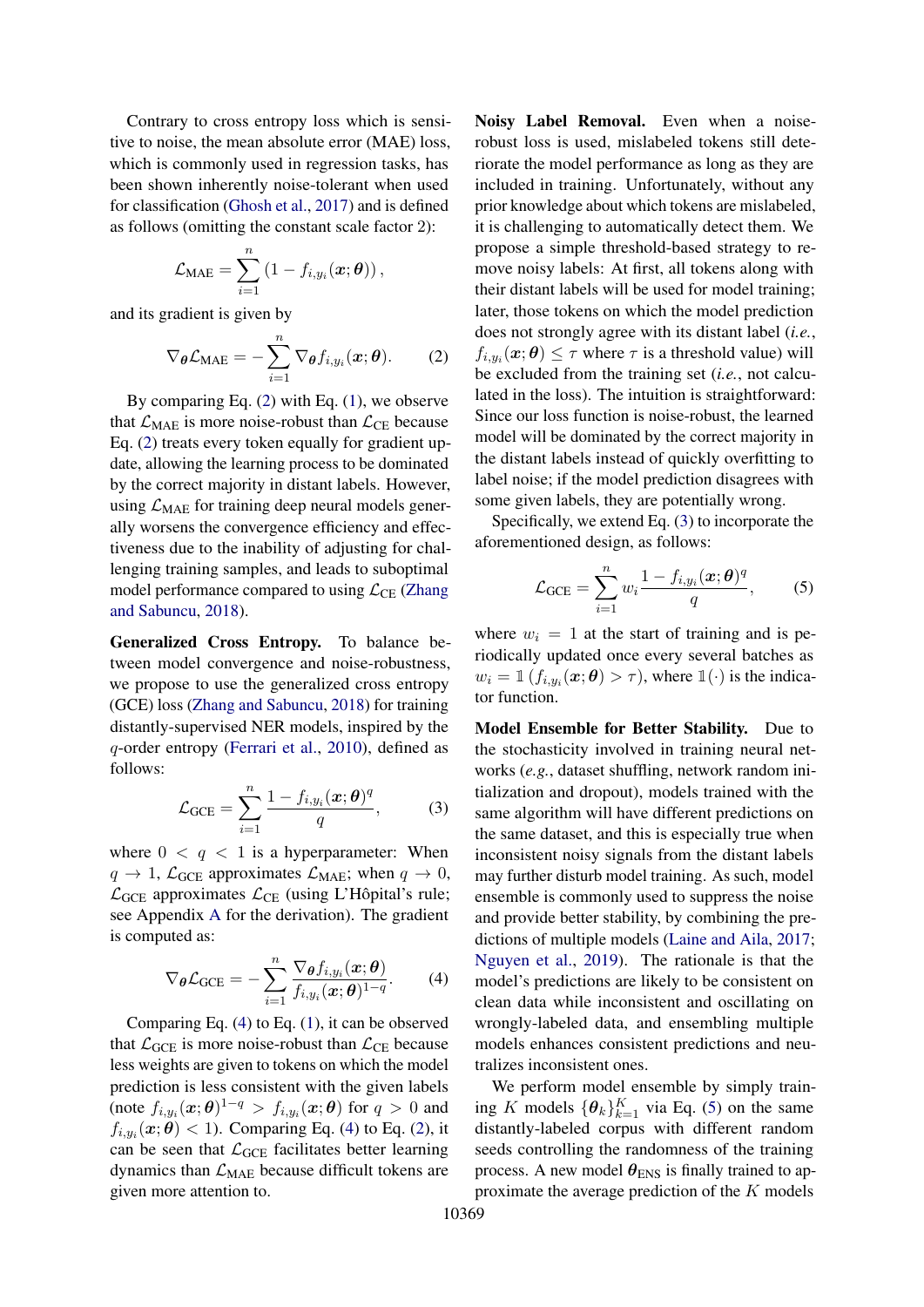<span id="page-3-0"></span>on all tokens by minimizing the Kullback–Leibler (KL) divergence loss:

$$
\mathcal{L}_{\text{ENS}} = \sum_{i=1}^{n} \text{KL}\left(\bar{f}_i\left(\bm{x}; \{\bm{\theta}_k\}_{k=1}^K\right) \| f_i(\bm{x}; \bm{\theta}_{\text{ENS}})\right),\tag{6}
$$

where  $\bar{f}_i(x; {\theta_k}_{k=1}^K) = \frac{1}{K}$  $\frac{1}{K}\sum_{k=1}^{K}f_i(\boldsymbol{x};\boldsymbol{\theta}_k)$  is the  $K$  models' averaged prediction, and we find that  $K = 5$  is sufficient to provide stable ensembled model performance.

Remarks. While our methods introduce two additional hyperparameters q and  $\tau$ , their values can be kept same for different datasets to avoid parameter tuning. We will also show in Section [3](#page-4-0) that the model performance is rather insensitive to these hyperparameter values within a reasonable range.

### 2.3 Language Model Augmented Self-Training

After the noise-robust learning step, we further finetune the resulting model (*i.e.*, trained with Eq. [\(6\)](#page-3-0)) via a self-training step on the same corpus, but without the distant labels, for two reasons: (1) The clean signals in the distant supervision have been exploited via noise-robust learning, but some tokens may have not been fully leveraged by the model since they are excluded by the noisy label removal step. The self-training step aims to bootstrap on all tokens using the model's own predictions to improve its generalization ability. Similar selftraining ideas have been explored in classification tasks [\(Meng et al.,](#page-9-13) [2018,](#page-9-13) [2019,](#page-9-14) [2020\)](#page-9-15). (2) The pretrained language model (PLM) has only been used to initialize the NER model for fine-tuning, while PLMs (without fine-tuning) encode factual and relational knowledge through pre-training [\(Petroni](#page-10-6) [et al.,](#page-10-6) [2019\)](#page-10-6) that may complement the NER model training. The self-training step thus also brings additional pre-trained knowledge for better model generalization by creating contextualized augmentations using a PLM. Figure [2](#page-4-1) shows an overview.

Contextualized Augmentations with PLMs. Many PLMs [\(Devlin et al.,](#page-9-4) [2019;](#page-9-4) [Lan et al.,](#page-9-16) [2020;](#page-9-16) [Liu et al.,](#page-9-9) [2019\)](#page-9-9) are pre-trained with the masked language modeling (MLM) task on large-scale text corpora carrying general knowledge like the Wikipedia. Previous studies [\(Jiang et al.,](#page-9-17) [2020;](#page-9-17) [Petroni et al.,](#page-10-6) [2019\)](#page-10-6) have shown that entity-related knowledge can be extracted from a PLM (without any fine-tuning) by querying it via cloze templates and gathering the PLM's MLM outputs.

Given that the MLM task shares high similarity with the NER task (*i.e.*, both leverage the contextual information within the sequence for token-level classification) and that the MLM outputs contain general knowledge acquired during pre-training, we propose to use the pre-trained RoBERTa model (without fine-tuning)  $\theta_{PRE}$  for creating label-preserving augmentations (*i.e.*, not changing the entity type label or non-entity label) of the original sequences in the corpus in order to complement the NER learning with pre-trained knowledge. Specifically, for each sequence  $x$  in the corpus, we randomly mask out 15% of its tokens (*i.e.*, replace them with the [MASK] token), and feed the partially masked sequence  $\hat{x}$  into the pretrained RoBERTa model. Finally, the augmented sequence  $\mathbf{x}' = [x'_1, \dots, x'_n]$  is created by sampling from the MLM output probability for each token:

<span id="page-3-1"></span>
$$
x_i' \sim p_i^{\text{MLM}}\left(\hat{\boldsymbol{x}}; \boldsymbol{\theta}_{\text{PRE}}\right),\tag{7}
$$

where  $p_i^{\text{MLM}}(\hat{\boldsymbol{x}}; \boldsymbol{\theta}_{\text{PRE}})$  is the MLM probability of the pre-trained RoBERTa model on the ith token.

The augmented sequence  $x'$  will be semantically similar to the original sequence  $x$ , and the replaced tokens in  $x'$  that are different from those in  $x$  are likely to be label-preserving because PLMs are good at predicting missing words in the given context, which are usually interchangeable to the original ones. To further enforce the labelpreserving constraint of the augmented sequence, we (1) sample  $x'_i$  only from the top-5 terms given by  $p_i^{\text{MLM}}\left( \hat{\boldsymbol{x}}; \boldsymbol{\theta}_{\text{PRE}} \right)$  to avoid low-quality replacements, and (2) require  $x_i'$  to have the same capitalization and tokenization with  $x_i$  (*i.e.*, if  $x_i$  is capitalized or is a subword, so should  $x'_i$ ).

Using PLMs to perform augmentation for NER has the major benefit of being *unsupervised* and *contextualized*. Without PLMs, one may still perform augmentation by replacing an entity in the sequence with another of the same type in the distant supervision source [\(Dai and Adel,](#page-9-18) [2020\)](#page-9-18). However, such an approach requires prior knowledge about the entity type in the sequence (*i.e.*, it does not work for non-entities or entities not matched with distant labels), and the augmentation is context-free, which may create low-quality and invalid sequences (*e.g.*, it does not fit the context to replace a technology company with a news agency although they both belong to the "*organization*" entity type).

Self-Training. The goals of self-training (ST) are two-fold: (1) use the model's high-confidence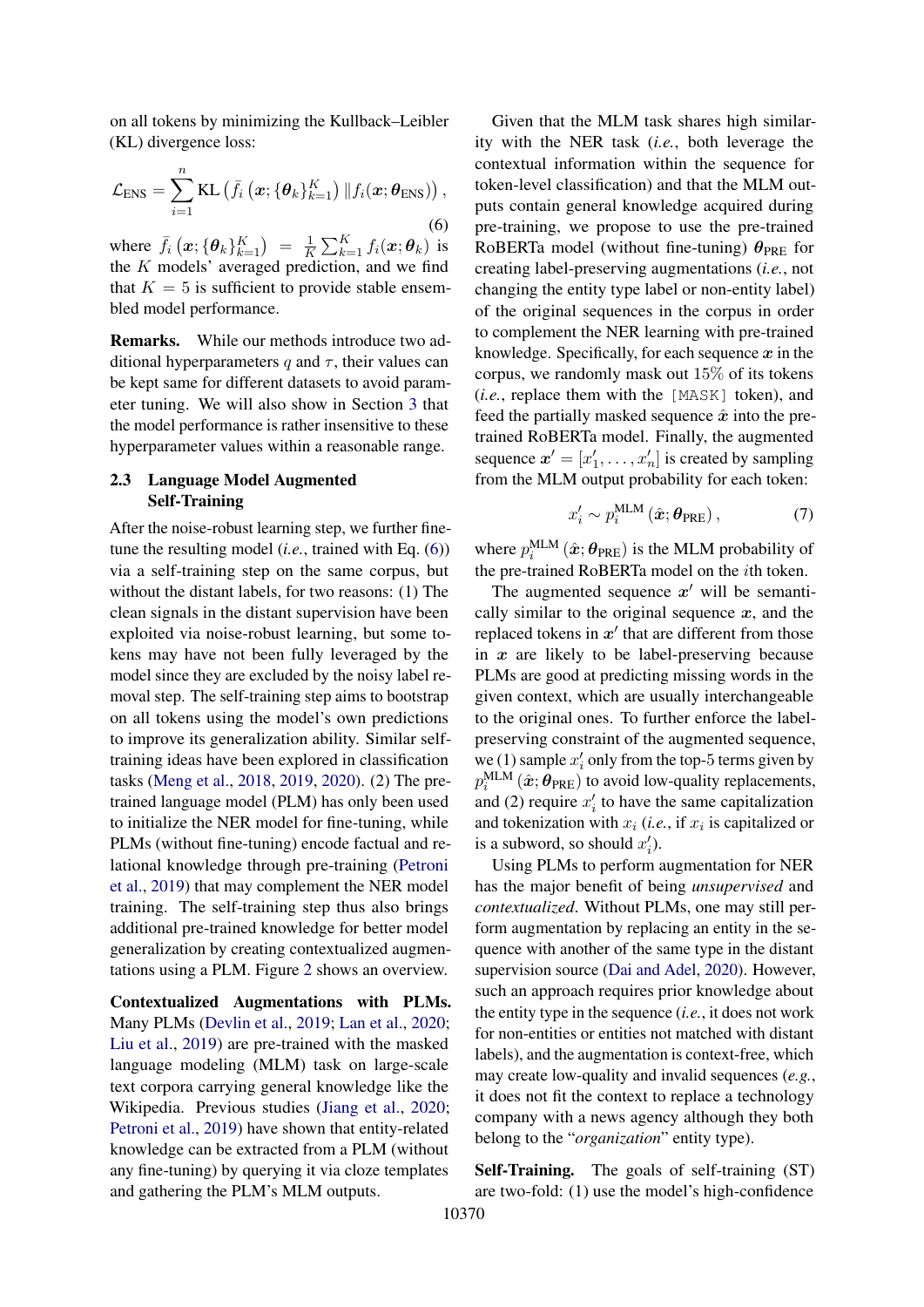<span id="page-4-1"></span>

Figure 2: Overview of language model augmented self-training. Only a part of the sequence is shown; the original sequence is "Renzo Furlan was eliminated by Todd Martin in the tournament." We feed the partially masked original sequence into a pre-trained RoBERTa model and sample from its MLM output probability to obtain an augmented sequence (replaced tokens are marked in blue). Then the NER model is trained with both original and augmented sequences as inputs to approximate the soft labels.

predictions that are likely to be reliable for guiding the model refinement on all tokens, and (2) encourage the model to generate consistent predictions on original sequences and augmented ones, based on the principle that a generalizable model should produce similar predictions for similar inputs. To fulfill these goals, we iteratively use the model's current predictions to derive soft labels and gradually update the model so that its predictions on both the original and the augmented sequences approximate the soft labels.

Specifically, at the beginning of self-training, the model  $\theta^{(0)}$  is initialized to be the model trained with Eq.  $(6)$ . Then at each iteration t, we derive new soft labels  $y^{(t+1)}$  that enhance high-confidence predictions while demote low-confidence ones via squaring and normalizing the current predictions on the original sequence  $x$ , following the soft labeling formula by [\(Xie et al.,](#page-10-7) [2016\)](#page-10-7):

$$
y_{i,j}^{(t+1)} = \frac{f_{i,j}(\bm{x}; \bm{\theta}^{(t)})^2 / g_j}{\sum_{j'} (f_{i,j}(\bm{x}; \bm{\theta}^{(t)})^2 / g_{j'})},
$$
  

$$
g_j = \sum_i f_{i,j}(\bm{x}; \bm{\theta}^{(t)}).
$$
 (8)

Then the model  $\theta^{(t+1)}$  at the next iteration is updated by approximating the soft labels with both the original sequence and the augmented sequence as inputs, via the KL divergence loss:

$$
\mathcal{L}_{ST} = \sum_{i=1}^{n} \text{KL}\left(y_i^{(t+1)} \middle\| f_i\left(\boldsymbol{x}; \boldsymbol{\theta}^{(t+1)}\right) \right) \n+ \sum_{i=1}^{n} \text{KL}\left(y_i^{(t+1)} \middle\| f_i\left(\boldsymbol{x}'; \boldsymbol{\theta}^{(t+1)}\right) \right).
$$
\n(9)

Using Eq. [\(9\)](#page-4-2) to train the model not only guides the model learning with its high-confidence predictions, but also encourages consistent predictions between the original and augmented sequences. From another perspective, such a training process gradually propagates confident label information from original examples to augmented ones so that the model is trained with more data for better generalization.

We note that the soft labels in Eq. [\(8\)](#page-4-3) are computed on all entity types, excluding the non-entity class (*i.e.*, the "O" class). This is because the "O" class usually has many more tokens than any entity type class, while Eq. [\(8\)](#page-4-3) encourages balanced assignments of target soft labels.

### 2.4 Overall Algorithm

<span id="page-4-3"></span>We summarize the entire training procedure in Al-gorithm [1.](#page-5-0) Lines 2-9: We train  $K$  models with different seeds on the distantly-labeled data using the noise-robust loss. At the end of each iteration, noisy labels are removed based on the model's predictions (Line 9). Line 10: An ensembled model is trained. Line 12: Contextualized augmentations are created with the pre-trained RoBERTa model. Lines 16-18: The soft labels are iteratively computed, and the model is updated to approximate the soft labels on both the original and the augmented sequences.

#### <span id="page-4-0"></span>3 Experiments

#### <span id="page-4-2"></span>3.1 Datasets

We use three benchmark datasets for NER: CoNLL03 [\(Sang and De Meulder,](#page-10-8) [2003\)](#page-10-8), OntoNotes5.0 [\(Weischedel et al.,](#page-10-9) [2013\)](#page-10-9) which we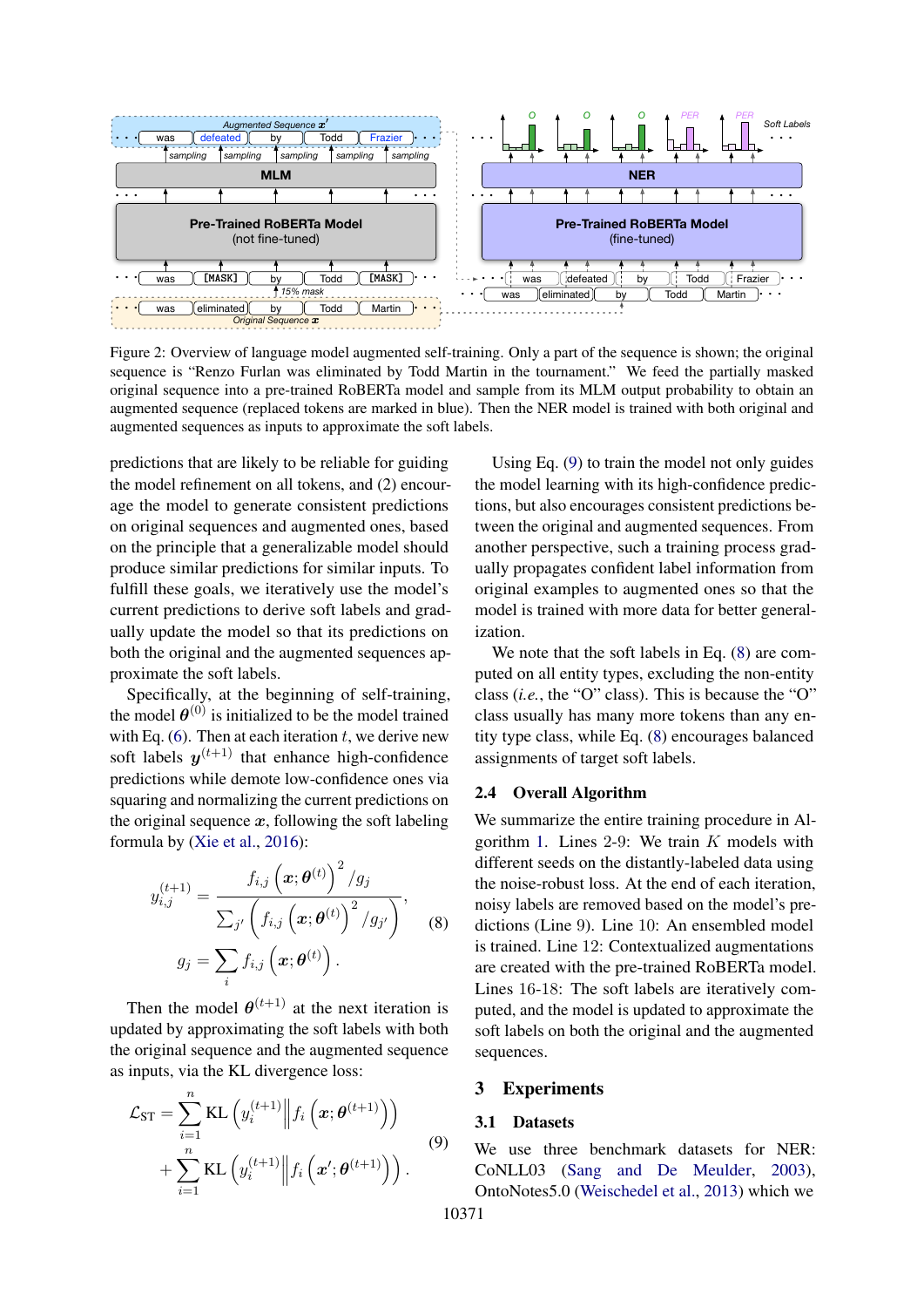#### Algorithm 1: RoSTER training.

<span id="page-5-0"></span>**Input:** An unlabeled text corpus  $\{x\}$ ; external knowledge bases Φ; pre-trained RoBERTa model  $\theta_{PRE}$ . **Output:** A trained NER model  $\theta$ .  $1 \{y\} \leftarrow$  Distant label generation with  $\Phi$ ; <sup>2</sup> // Train K models for ensemble; 3 for  $k \leftarrow 0$  *to*  $K - 1$  do<br>4  $\theta_k \leftarrow \theta_{\text{PRE}}$ ; 4  $\theta_k \leftarrow \theta_{PRE};$ <br>5  $\{w_i\}_{i=1}^n \leftarrow$  $\mathfrak{s} \ \ \ \ \ \ \ \{w_i\}_{i=1}^n \leftarrow 1;$  $\bullet$  // Train for M iterations: 7 **for**  $m \leftarrow 1$  *to* M **do**  $\mathbf{s}$  |  $\theta_k \leftarrow$  Train with Eq. [\(5\)](#page-2-3); 9  $\Big\vert \quad \Big\vert \quad \{ w_i \leftarrow \mathbb{1} \left( f_{i,y_i}(\bm{x}; \bm{\theta}_k) > \tau \right) \}_{i=1}^n;$ 10  $\theta_{\text{ENS}} \leftarrow$  Train with Eq. [\(6\)](#page-3-0); <sup>11</sup> // Augmentation; 12  $\{x'\}\leftarrow$  Eq. [\(7\)](#page-3-1); <sup>13</sup> // Self-training; 14  $\boldsymbol{\theta}^{(0)} \leftarrow \boldsymbol{\theta}_{\text{ENS}};$ 15  $\#$  Train for  $T$  iterations; 16 **for**  $t$  ← 0 *to*  $T$  – 1 **do**<br>17  $\boldsymbol{u}^{(t+1)}$  ← Eq. (8): 17  $\boldsymbol{y}^{(t+1)} \leftarrow$  Eq. [\(8\)](#page-4-3); 18  $\theta^{(t+1)} \leftarrow \text{Train with Eq. (9)}$  $\theta^{(t+1)} \leftarrow \text{Train with Eq. (9)}$  $\theta^{(t+1)} \leftarrow \text{Train with Eq. (9)}$ ; 19 Return  $\boldsymbol{\theta} = \boldsymbol{\theta}^{(T)}$ ;

<span id="page-5-1"></span>

| <b>Dataset</b> | # Types | # Train | # Test |
|----------------|---------|---------|--------|
| CoNLL03        | 4       | 14.041  | 3.453  |
| OntoNotes5.0   | 18      | 59,924  | 8,262  |
| Wikigold       |         | 1.142   | 274    |

Table 1: Dataset statistics with the number of entity types and the number of training/test sequences.

follow the pre-processing of [\(Chiu and Nichols,](#page-9-19) [2016\)](#page-9-19), and Wikigold [\(Balasuriya et al.,](#page-9-20) [2009\)](#page-9-20). The dataset statistics are shown in Table [1.](#page-5-1) All datasets are in English language.

### 3.2 Compared Methods

We compare with a wide range of state-of-the-art distantly-supervised methods and supervised methods. Fully supervised methods use the ground truth training set for model training. Distantlysupervised methods use the distantly-labeled training set obtained as in [\(Liang et al.,](#page-9-8) [2020\)](#page-9-8). All methods are evaluated on the test set.

#### Distantly-supervised methods:

• Distant Match: This is the baseline that reports

the distant supervision quality (*i.e.*, compares distantly-labeled results with the ground truth).

- Distant RoBERTa: We fine-tune a pre-trained RoBERTa model on distantly-labeled data as if they are ground truth with the standard supervised learning.
- AutoNER [\(Shang et al.,](#page-10-0) [2018\)](#page-10-0): It trains the neural model with a "Tie or Break" tagging scheme. Ambiguous tokens are assigned with all possible labels.
- **BOND** [\(Liang et al.,](#page-9-8) [2020\)](#page-9-8): It first trains a RoBERTa model on distantly-labeled data with early stopping, and then uses a teacher-student framework to iteratively self-train the model.

### Supervised methods:

- BiLSTM-CNN-CRF [\(Ma and Hovy,](#page-9-7) [2016\)](#page-9-7): It was one of the state-of-the-art NER models before the appearance of pre-trained language models, using bidirectional LSTM, CNN and CRF. It is trained from scratch on the training data without any pre-trained knowledge.
- RoBERTa: We fine-tune a pre-trained RoBERTa model on the ground truth training data.

### 3.3 Experiment Settings

We use the pre-trained RoBERTa-base model as the backbone model (for our method and baselines). For the three datasets CoNLL03, OntoNotes5.0, and Wikigold, the maximum sequence lengths are set to be 150, 180, and 120 tokens. For all three datasets: The training batch size is 32; the hyperparameters  $\tau$  and q used by Eq. [\(5\)](#page-2-3) are both set as 0.7; the number of models for ensemble  $K = 5$ ; we use Adam [\(Kingma and Ba,](#page-9-21) [2015\)](#page-9-21) as the optimizer. The peak learning rate is  $3e - 5$ ,  $1e - 5$  and 5e − 7 for noise-robust training, ensemble model training and self-training, respectively, with linear decay. The model is run on 2 NVIDIA GeForce GTX 1080 Ti GPUs. More implementation details can be found at Appendix [C.](#page-11-0)

### 3.4 Main Results

Table [2](#page-6-0) presents the performance of all methods measured by precision, recall and F1 scores. On all three datasets, RoSTER achieves the best performance among distantly-supervised methods. Specifically, (1) the Distant RoBERTa baseline only slightly improves the distant labeling results,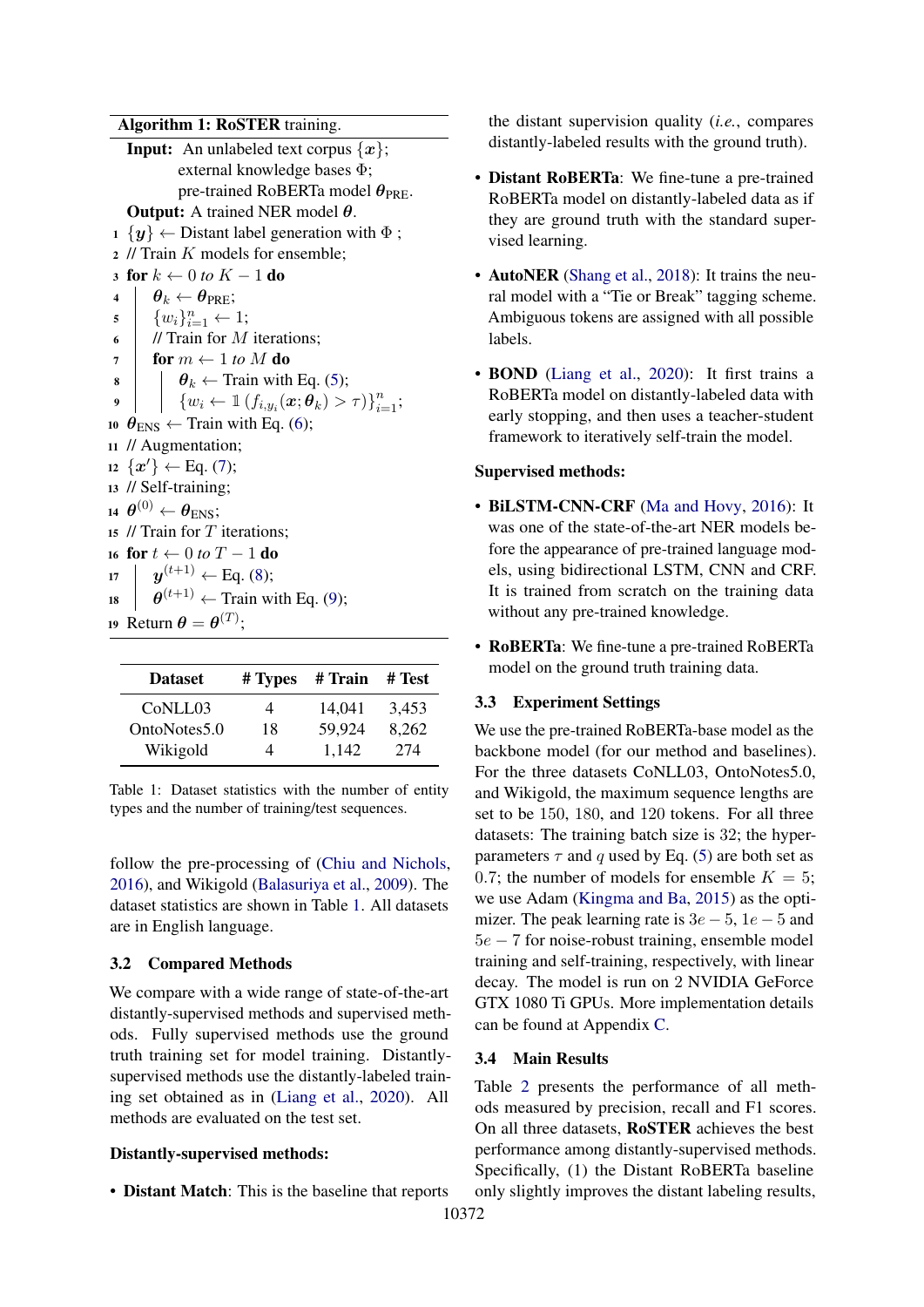<span id="page-6-0"></span>

|                 |                        | CoNLL03  |          | OntoNotes5.0 |          | Wikigold |          |          |          |          |
|-----------------|------------------------|----------|----------|--------------|----------|----------|----------|----------|----------|----------|
| <b>Methods</b>  | Pre.                   | Rec.     | F1       | Pre.         | Rec.     | F1       | Pre.     | Rec.     | F1       |          |
| Sup.<br>istant- | <b>Distant Match</b>   | 0.811    | 0.638    | 0.714        | $0.745*$ | $0.693*$ | $0.718*$ | 0.479    | 0.476    | 0.478    |
|                 | <b>Distant RoBERTa</b> | $0.837*$ | $0.633*$ | $0.721*$     | $0.760*$ | $0.715*$ | $0.737*$ | $0.603*$ | $0.532*$ | $0.565*$ |
|                 | <b>AutoNER</b>         | 0.752    | 0.604    | 0.670        | $0.731*$ | $0.712*$ | $0.721*$ | 0.435    | 0.524    | 0.475    |
|                 | <b>BOND</b>            | 0.821    | 0.809    | 0.815        | $0.774*$ | $0.701*$ | $0.736*$ | 0.534    | 0.686    | 0.600    |
|                 | <b>RoSTER (Ours)</b>   | 0.859    | 0.849    | 0.854        | 0.753    | 0.789    | 0.771    | 0.649    | 0.710    | 0.678    |
|                 | <b>BILSTM-CNN-CRF</b>  | 0.914    | 0.911    | 0.912        | $0.888*$ | $0.887*$ | $0.887*$ | 0.554    | 0.543    | 0.549    |
| Sup.            | <b>ROBERTA</b>         | $0.906*$ | $0.917*$ | $0.912*$     | $0.886*$ | $0.890*$ | $0.888*$ | 0.853    | 0.876    | 0.864    |

Table 2: Performance of all methods on three datasets measured by precision (Pre.), recall (Rec.) and F1 scores. Baseline results marked with ∗ are our own runs; others are reported by [\(Liang et al.,](#page-9-8) [2020\)](#page-9-8).

<span id="page-6-1"></span>

| <b>Ablations</b>                       | Pre. | Rec.              | -KT |
|----------------------------------------|------|-------------------|-----|
| <b>RoSTER</b>                          |      | 0.859 0.849 0.854 |     |
| $w/\sigma$ GCE $0.817$ $0.843$ $0.830$ |      |                   |     |
| $w/o$ NR                               |      | 0.830 0.836 0.833 |     |
| $w/o$ ST                               |      | 0.844 0.812 0.828 |     |

Table 3: Ablation study on CoNLL03 dataset. We compare our full method with ablations (see texts for the abbreviation meanings).

<span id="page-6-2"></span>

| <b>Ablations</b> | Mean (Std.) F1 |
|------------------|----------------|
| w. ensemble      | 0.828(0.009)   |
| w/o ensemble     | 0.817(0.025)   |

Table 4: Mean and standard deviation (std.) F1 scores of 5 runs (before self-training) with and without model ensemble on CoNLL03 dataset.

showing that directly applying supervised learning to distantly-labeled data will lead to overfitting to label noise and poor model generalization; (2) RoSTER consistently outperforms AutoNER and BOND, demonstrating the superiority of our proposed noise-robust learning and self-training approach when trained on distantly-labeled data.

For further comparison with supervised methods, we vary the number of ground truth training sequences used for supervised RoBERTa, and show its performance in Figure [3\(a\).](#page-7-0) The performance of RoSTER is equivalent to using 1, 000 cleanly annotated sequences for supervised RoBERTa.

#### 3.5 Ablation Study

To further validate the effectiveness of each component, we compare RoSTER with the following ablations by removing one component at a time: (1) replace the GCE loss in Eq. [\(5\)](#page-2-3) with cross entropy

loss (w/o GCE); (2) do not perform noisy label removal (w/o NR); (3) do not perform self-training (w/o ST). The results are shown in Table [3.](#page-6-1) It can be seen that w/o GCE and w/o NR both lead to worse performance than the full model, confirming the necessity of jointly using both designs in noiserobust learning; w/o ST also reduces performance, showing that bootstrapping the model with its own high-confidence predictions benefits the model's generalization.

We also study the effect of model ensemble by running noise-robust training (without subsequent self-training) with 5 different seeds and reporting the mean and standard deviation F1 in Table [4.](#page-6-2) Ensembling multiple models slightly improves the mean result and greatly reduces the variance.

#### 3.6 Parameter Study

We study the effect of two important hyperparameters q and  $\tau$  used in Eq. [\(5\)](#page-2-3) on the model performance. We separately vary the value of  $q$  or  $\tau$ in range  $[0.1, 0.3, 0.5, 0.7, 0.9]$  while keeping the other's value as default (both use 0.7 as the default value). The change in model performance (measured by F1) is shown in Figure [3\(b\).](#page-7-1) Overall, the performance is rather insensitive to the two hyperparameters in the  $0.5 - 0.9$  range. When  $q \rightarrow 1$ ,  $\mathcal{L}_{GCE}$  approximates  $\mathcal{L}_{MAE}$ , having good noise-robustness but poor convergence effectiveness; when  $q \to 0$ ,  $\mathcal{L}_{GCE}$  approximates  $\mathcal{L}_{CE}$ , having good convergence but weak noise-robustness. Setting  $q = 0.7$  achieves a good balance between convergence and noise-robustness. When  $\tau \to 0$ , all distant labels will be used for model training, and the model performance will suffer from the noise in them; when  $\tau \to 1$ , many correct labels will be removed, and there will be insufficient training data. Setting  $\tau = 0.7$  allows removing noisy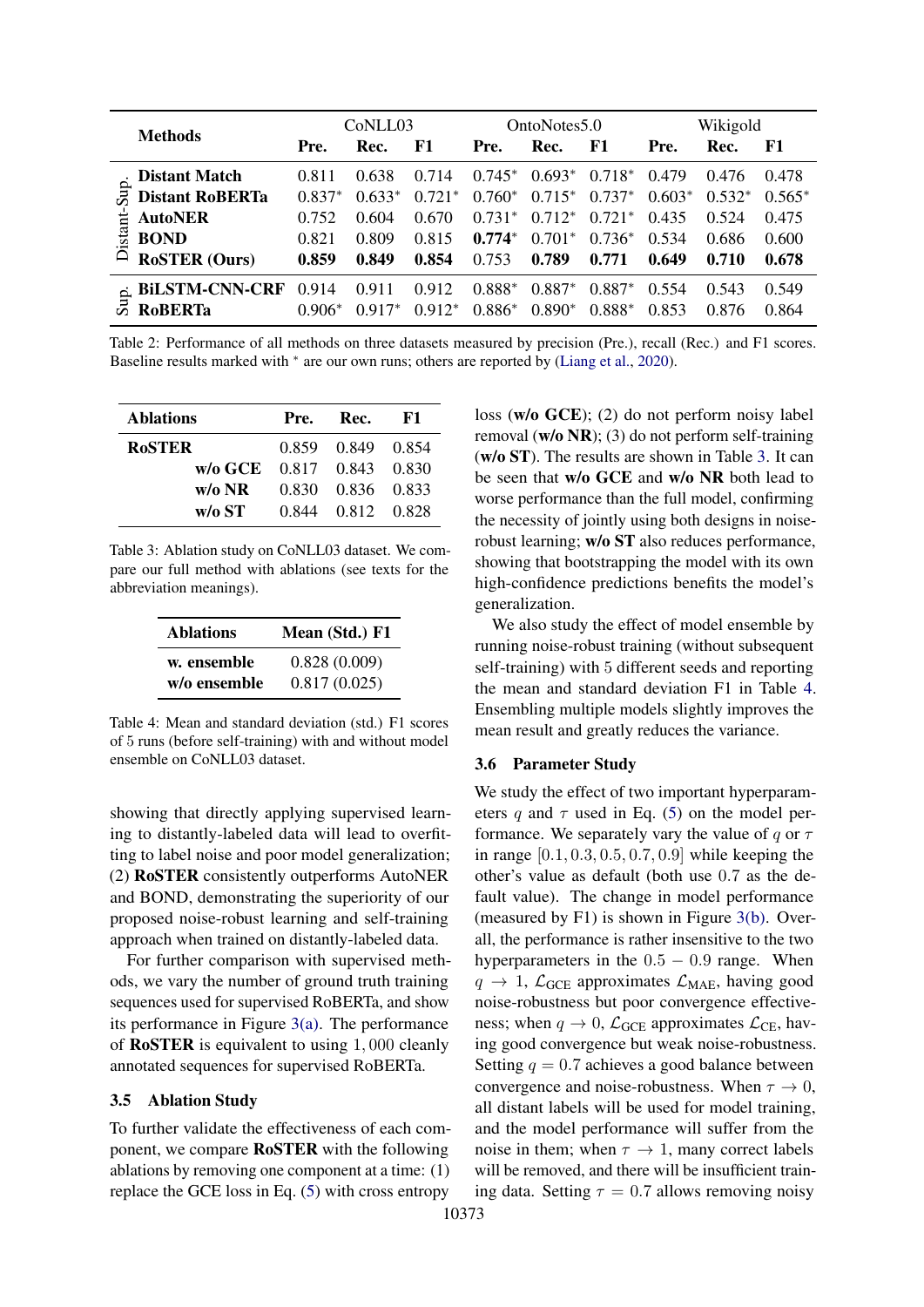<span id="page-7-0"></span>

Figure 3: (a) (On CoNLL03) Supervised RoBERTa with different number of ground truth training sequences. RoSTER trained on distantly-labeled data is equivalent to supervised RoBERTa using around 1, 000 ground truth sequences. (b) (On CoNLL03) Parameter study. (c) (On Wikigold) Self-training with and without augmentation.

<span id="page-7-3"></span>Original: Swiss Bank Corp sets warrants on DTB-Bund-Future.

Augmentation: Swiss Investment Corp sets warrants for HTB-Bund-Future.

Original: Chelsea Clinton was carefully shielded from the exposure of public life. Augmentation: Hillary Clinton was largely shielded from the spotlight of public life.

Table 5: Original sequences and generated augmentations. Replaced words are marked in blue.

labels while keeping enough reliable training data.

#### 3.7 Study of Augmentation

We study the effectiveness of the generated contextualized augmentations for the self-training step. We run the self-training step with and without using the augmentations (*i.e.*, including or excluding the second term in Eq. [\(9\)](#page-4-2)) on the Wikigold dataset and show the results in Figure [3\(c\).](#page-7-2) Even without augmentations, the self-training improves the model by using high-confidence predictions for self-refinement; with augmentations, the model is trained with more data and eventually generalizes better with higher test set performance. Two concrete augmentation examples are shown in Table [5.](#page-7-3)

### 3.8 Case Study

Finally, we perform case study to understand the advantage of RoSTER with a concrete example in Table [6.](#page-8-0) We show the prediction of AutoNER, BOND and RoSTER on a training sequence with label noise. AutoNER mainly learns from the given distant labels and slightly generalizes (labels "China" separately as a location entity); BOND is able to generalize better for more complete entity

<span id="page-7-2"></span><span id="page-7-1"></span>detection because it has a self-training step that bootstraps the model on the training set without completely overfitting to distant labels; however, it is still impacted by label noise. RoSTER is able to detect the noisy labels via the noise-robust learning step, and then it further re-estimates the true labels in the self-training step with the help of the reliable signals it learns from the clean data as well as the pre-trained knowledge from PLMs via augmentation, instead of relying purely on distant labels.

#### 4 Related Work

The effectiveness of deep neural models for NER usually comes with the cost of annotating large amounts of training data. To alleviate the human annotation burden when applying deep models, several studies propose to train NER models with weakly/distantly-labeled data. For weaklysupervised NER, previous studies have explored cross lingual knowledge transfer from high resource languages to low resource languages [\(Feng](#page-9-22) [et al.,](#page-9-22) [2018;](#page-9-22) [Ni et al.,](#page-10-10) [2017;](#page-10-10) [Xie et al.,](#page-10-11) [2018\)](#page-10-11), aggregating multiple weak labeling functions [\(Lison](#page-9-23) [et al.,](#page-9-23) [2020;](#page-9-23) [Safranchik et al.,](#page-10-12) [2020\)](#page-10-12) or leveraging sentence-level labels [\(Kruengkrai et al.,](#page-9-24) [2020\)](#page-9-24). Few-shot approaches [\(Huang et al.,](#page-9-25) [2021\)](#page-9-25) have also been explored to leverage very few labeled data for NER model training.

Our work is more closely related to distantlysupervised NER which uses external gazetteers or knowledge bases to automatically derive entity labels. Along this line, different methods have been proposed to leverage the distant supervision, such as propagating reliable type information on graphs [\(Ren et al.,](#page-10-13) [2015\)](#page-10-13), designing new model components to handle multiple possible labels [\(Shang et al.,](#page-10-0) [2018\)](#page-10-0), employing additional models to classify noisy data [\(Onoe and Durrett,](#page-10-1)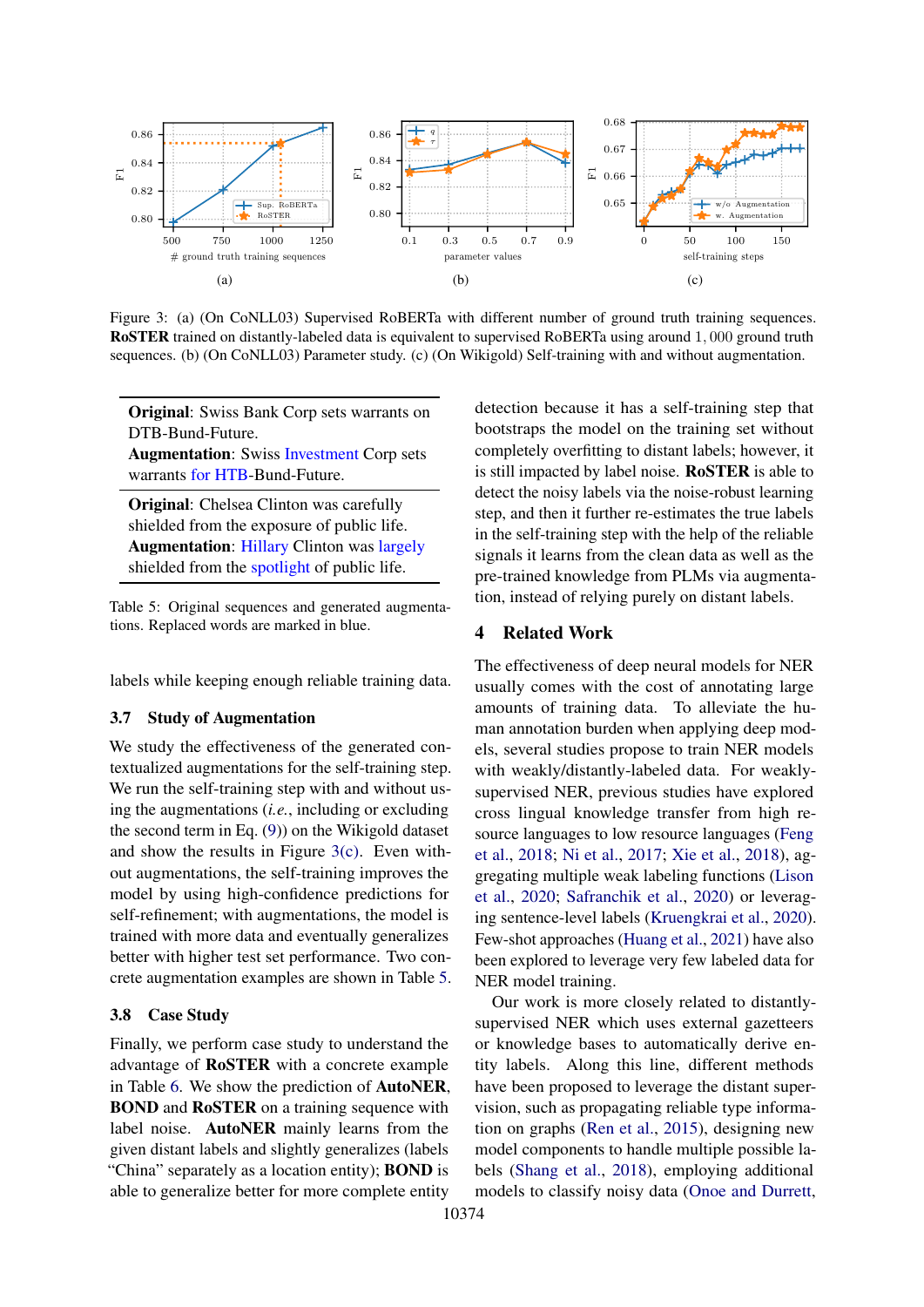<span id="page-8-0"></span>**Distant Match:** Shanghai-Ek [Chor]<sub>PER</sub> is jointly owned by the Shanghai Automobile Corporation and [Ek Chor]<sub>PER</sub> China Motorcycle.

**Ground Truth:** [Shanghai-Ek Chor]<sub>ORG</sub> is jointly owned by the [Shanghai Automobile Corporation]<sub>ORG</sub> and [Ek Chor China Motorcycle] $_{ORG}$ .

**AutoNER:** Shanghai-Ek  $[Chor]_{PER}$  is jointly owned by the Shanghai Automobile Corporation and [Ek Chor]<sub>PER</sub> [China]<sub>LOC</sub> Motorcycle.

**BOND:** [Shanghai-Ek Chor] $_{PER}$  is jointly owned by the  $[Shanghail]_{LOC}$  [Automobile Corporation] $_{ORG}$ and  $[Ek Chor]_{PER}$   $[China Motorcycle]_{ORG}$ .

**ROSTER:** [Shanghai-Ek Chor]<sub>ORG</sub> is jointly owned by the [Shanghai Automobile Corporation]<sub>ORG</sub> and [Ek Chor China Motorcycle]<sub>ORG</sub>.

Table 6: Case study with RoSTER and baselines. The sentence is from CoNLL03.

[2019\)](#page-10-1), formulating the task as a positive-unlabeled learning problem [\(Peng et al.,](#page-10-14) [2019\)](#page-10-14), and adopting early stopping to prevent the model from overfitting to distant labels [\(Liang et al.,](#page-9-8) [2020\)](#page-9-8). However, previous methods either do not explicitly address the noise in the distantly-labeled data (*i.e.*, treating them as if they are ground truth), or require an additional set of manually-labeled data to train a denoising model. Our method addresses the label noise with a noise-robust learning scheme and a self-training step for better generalization, without using any ground truth data.

Our study is also related to data augmentation techniques. In NLP, data augmentation is well developed for text classification, by either creating real text sequences [\(Xie et al.,](#page-10-15) [2020\)](#page-10-15) via back translation [\(Sennrich et al.,](#page-10-16) [2016\)](#page-10-16) or in the hidden states of the model via perturbations [\(Miyato et al.,](#page-10-17) [2017\)](#page-10-17) or interpolations by mixing up labels [\(Chen et al.,](#page-9-26) [2020\)](#page-9-26). However, these techniques cannot be readily used for the NER task. [\(Dai and Adel,](#page-9-18) [2020\)](#page-9-18) study a set of simple augmentation methods for the NER task, like synonym replacement, mention replacement or segment shuffling. Nevertheless, these augmentations are context-free which may generate unreasonable sequences or require additional sources like the WordNet. Our proposed augmentation method is unsupervised and contextualized, generating high-quality sequences thanks to the pre-trained knowledge of PLMs and reliably improving model generalization.

### 5 Conclusion and Future Work

In this paper, we study the distantly-supervised NER problem without using any human annotations but only distantly-labeled data. For better model training with noisy data, we propose a noiserobust learning scheme, consisting of a new loss

function and a noisy label removal step. To further improve the model generalization, we propose a self-training method that guides model refinement with its own high-confidence predictions and enforces the model to make consistent predictions on original and augmented sequences generated by PLMs. Our method achieves strong performance on three benchmark datasets, outperforming previous distantly-supervised NER methods.

The techniques proposed in this paper are generalizable for future studies: The noise-robust learning scheme may also be applied to other NLP problems where labels may contain noise (*e.g.*, obtained via crowdsourcing from non-experts); the augmentation and self-training method may be helpful for other settings like semi-supervised or few-shot learning. One may also consider exploring larger pre-trained language models (*e.g.*, RoBERTa-large) or more recent pre-trained language models (*e.g.*, COCO-LM [\(Meng et al.,](#page-9-27) [2021\)](#page-9-27)) for the distantlysupervised NER task.

#### Acknowledgments

Research was supported in part by US DARPA KAIROS Program No. FA8750-19-2-1004, Social-Sim Program No. W911NF-17-C-0099, and IN-CAS Program No. HR001121C0165, National Science Foundation IIS-19-56151, IIS-17-41317, and IIS 17-04532, and the Molecule Maker Lab Institute: An AI Research Institutes program supported by NSF under Award No. 2019897. Any opinions, findings, and conclusions or recommendations expressed herein are those of the authors and do not necessarily represent the views, either expressed or implied, of DARPA or the U.S. Government. We thank anonymous reviewers for valuable and insightful feedback.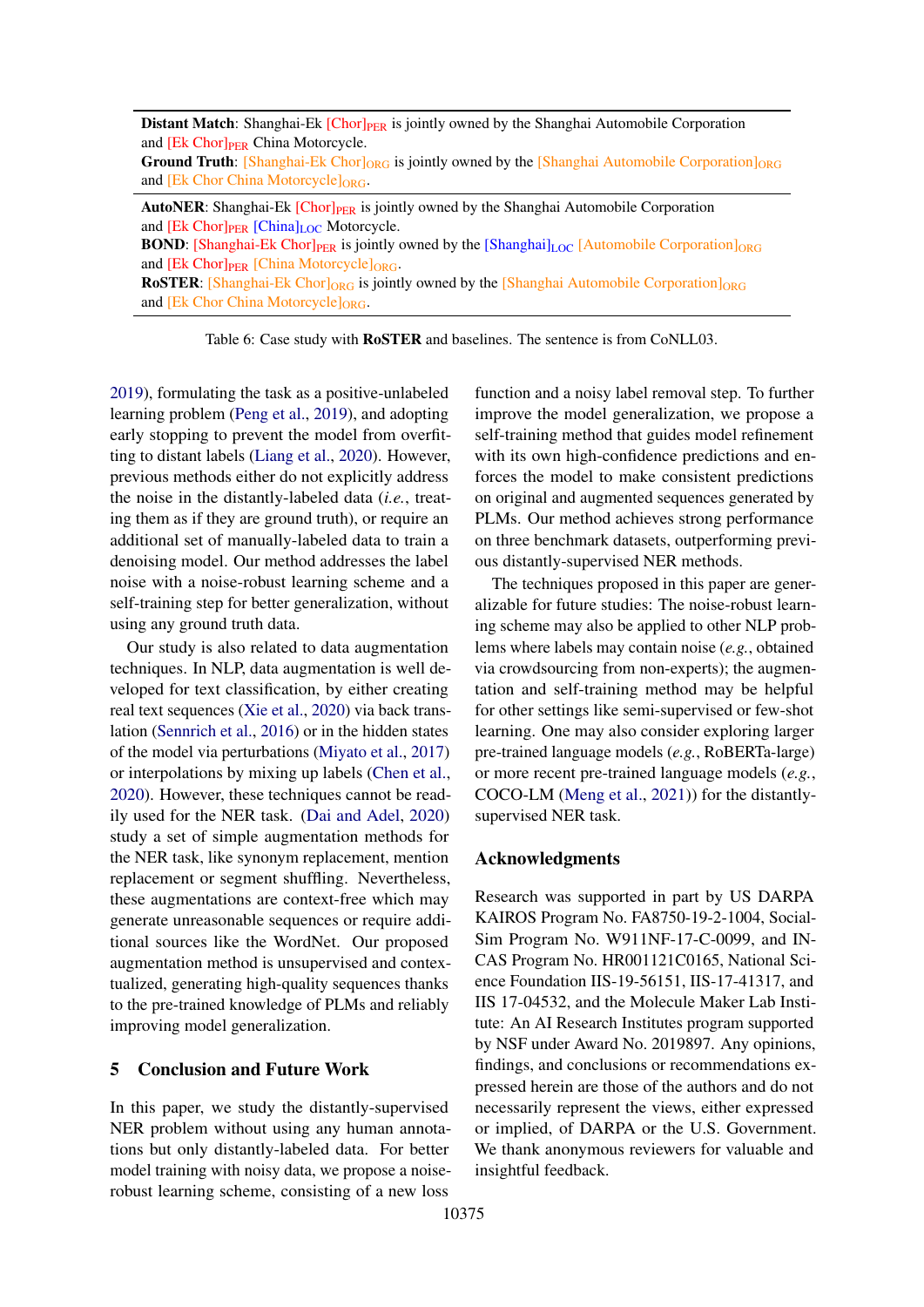### References

- <span id="page-9-2"></span>Eiji Aramaki, Yasuhide Miura, Masatsugu Tonoike, Tomoko Ohkuma, Hiroshi Masuichi, and Kazuhiko Ohe. 2009. Text2table: Medical text summarization system based on named entity recognition and modality identification. In *BioNLP*.
- <span id="page-9-20"></span>Dominic Balasuriya, Nicky Ringland, Joel Nothman, Tara Murphy, and James R Curran. 2009. Named entity recognition in wikipedia. In *Workshop on The People's Web Meets NLP*.
- <span id="page-9-3"></span>Kevin Bowden, Jiaqi Wu, Shereen Oraby, Amita Misra, and Marilyn Walker. 2018. SlugNERDS: A named entity recognition tool for open domain dialogue systems. In *LREC 2018*.
- <span id="page-9-26"></span>Jiaao Chen, Zichao Yang, and Diyi Yang. 2020. Mix-Text: Linguistically-informed interpolation of hidden space for semi-supervised text classification. In *ACL*.
- <span id="page-9-19"></span>Jason PC Chiu and Eric Nichols. 2016. Named entity recognition with bidirectional LSTM-CNNs. *TACL*.
- <span id="page-9-18"></span>Xiang Dai and Heike Adel. 2020. An analysis of simple data augmentation for named entity recognition. In *COLING*.
- <span id="page-9-4"></span>Jacob Devlin, Ming-Wei Chang, Kenton Lee, and Kristina Toutanova. 2019. BERT: Pre-training of deep bidirectional transformers for language understanding. In *NAACL-HLT*.
- <span id="page-9-1"></span>Oren Etzioni, Michael Cafarella, Doug Downey, Ana-Maria Popescu, Tal Shaked, Stephen Soderland, Daniel S Weld, and Alexander Yates. 2005. Unsupervised named-entity extraction from the web: An experimental study. *Artificial intelligence*.
- <span id="page-9-22"></span>Xiaocheng Feng, Xiachong Feng, Bing Qin, Zhangyin Feng, and Ting Liu. 2018. Improving low resource named entity recognition using cross-lingual knowledge transfer. In *IJCAI*.
- <span id="page-9-11"></span>Davide Ferrari, Yuhong Yang, et al. 2010. Maximum lq-likelihood estimation. *The Annals of Statistics*.
- <span id="page-9-10"></span>Aritra Ghosh, Himanshu Kumar, and PS Sastry. 2017. Robust loss functions under label noise for deep neural networks. In *AAAI*.
- <span id="page-9-25"></span>Jiaxin Huang, Chunyuan Li, Krishan Subudhi, Damien Jose, Shobana Balakrishnan, Weizhu Chen, Baolin Peng, Jianfeng Gao, and Jiawei Han. 2021. Fewshot named entity recognition: An empirical baseline study. In *EMNLP*.
- <span id="page-9-5"></span>Zhiheng Huang, Wei Xu, and Kai Yu. 2015. Bidirectional LSTM-CRF models for sequence tagging. *arXiv preprint arXiv:1508.01991*.
- <span id="page-9-17"></span>Zhengbao Jiang, Frank F Xu, Jun Araki, and Graham Neubig. 2020. How can we know what language models know? *TACL*.
- <span id="page-9-0"></span>Mahboob Alam Khalid, Valentin Jijkoun, and Maarten De Rijke. 2008. The impact of named entity normalization on information retrieval for question answering. In *ECIR*.
- <span id="page-9-21"></span>Diederik P. Kingma and Jimmy Ba. 2015. Adam: A method for stochastic optimization. In *ICLR*.
- <span id="page-9-24"></span>Canasai Kruengkrai, Thien Hai Nguyen, Sharifah Mahani Aljunied, and Lidong Bing. 2020. Improving low-resource named entity recognition using joint sentence and token labeling. In *ACL*.
- <span id="page-9-12"></span>Samuli Laine and Timo Aila. 2017. Temporal ensembling for semi-supervised learning. In *ICLR*.
- <span id="page-9-6"></span>Guillaume Lample, Miguel Ballesteros, Sandeep Subramanian, Kazuya Kawakami, and Chris Dyer. 2016. Neural architectures for named entity recognition. In *NAACL*.
- <span id="page-9-16"></span>Zhen-Zhong Lan, Mingda Chen, Sebastian Goodman, Kevin Gimpel, Piyush Sharma, and Radu Soricut. 2020. ALBERT: A lite bert for self-supervised learning of language representations. In *ICLR*.
- <span id="page-9-8"></span>Chen Liang, Yue Yu, Haoming Jiang, Siawpeng Er, Ruijia Wang, Tuo Zhao, and Chao Zhang. 2020. BOND: BERT-assisted open-domain named entity recognition with distant supervision. In *KDD*.
- <span id="page-9-23"></span>Pierre Lison, Jeremy Barnes, Aliaksandr Hubin, and Samia Touileb. 2020. Named entity recognition without labelled data: A weak supervision approach. In *ACL*.
- <span id="page-9-9"></span>Yinhan Liu, Myle Ott, Naman Goyal, Jingfei Du, Mandar Joshi, Danqi Chen, Omer Levy, Mike Lewis, Luke Zettlemoyer, and Veselin Stoyanov. 2019. RoBERTa: A robustly optimized bert pretraining approach. *ArXiv*, abs/1907.11692.
- <span id="page-9-7"></span>Xuezhe Ma and Eduard Hovy. 2016. End-to-end sequence labeling via bi-directional LSTM-CNNs-CRF. In *ACL*.
- <span id="page-9-13"></span>Yu Meng, Jiaming Shen, Chao Zhang, and Jiawei Han. 2018. Weakly-supervised neural text classification. In *CIKM*.
- <span id="page-9-14"></span>Yu Meng, Jiaming Shen, Chao Zhang, and Jiawei Han. 2019. Weakly-supervised hierarchical text classification. In *AAAI*.
- <span id="page-9-27"></span>Yu Meng, Chenyan Xiong, Payal Bajaj, Saurabh Tiwary, Paul Bennett, Jiawei Han, and Xia Song. 2021. COCO-LM: Correcting and contrasting text sequences for language model pretraining. *arXiv preprint arXiv:2102.08473*.
- <span id="page-9-15"></span>Yu Meng, Yunyi Zhang, Jiaxin Huang, Chenyan Xiong, Heng Ji, Chao Zhang, and Jiawei Han. 2020. Text classification using label names only: A language model self-training approach. In *EMNLP*.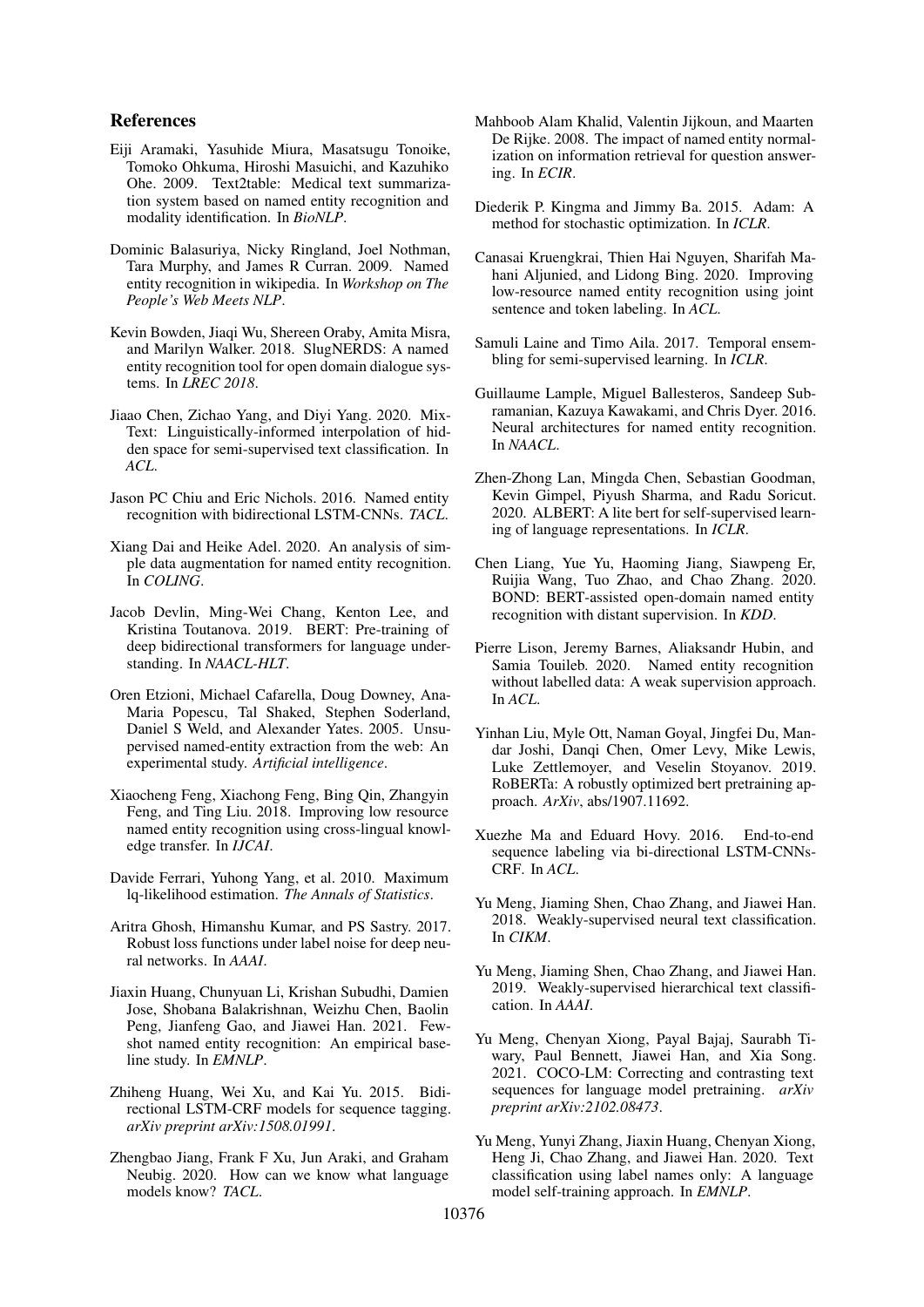- <span id="page-10-17"></span>Takeru Miyato, Andrew M. Dai, and Ian J. Goodfellow. 2017. Adversarial training methods for semisupervised text classification. In *ICLR*.
- <span id="page-10-5"></span>Duc Tam Nguyen, Chaithanya Kumar Mummadi, Thi Phuong Nhung Ngo, Thi Hoai Phuong Nguyen, Laura Beggel, and Thomas Brox. 2019. SELF: Learning to filter noisy labels with self-ensembling. In *ICLR*.
- <span id="page-10-10"></span>Jian Ni, Georgiana Dinu, and Radu Florian. 2017. Weakly supervised cross-lingual named entity recognition via effective annotation and representation projection. In *ACL*.
- <span id="page-10-1"></span>Yasumasa Onoe and Greg Durrett. 2019. Learning to denoise distantly-labeled data for entity typing. In *NAACL*.
- <span id="page-10-14"></span>Minlong Peng, Xiaoyu Xing, Qi Zhang, Jinlan Fu, and Xuan-Jing Huang. 2019. Distantly supervised named entity recognition using positive-unlabeled learning. In *ACL*.
- <span id="page-10-6"></span>Fabio Petroni, Tim Rocktäschel, Patrick Lewis, Anton Bakhtin, Yuxiang Wu, Alexander H. Miller, and Sebastian Riedel. 2019. Language models as knowledge bases? In *EMNLP*.
- <span id="page-10-13"></span>Xiang Ren, Ahmed El-Kishky, Chi Wang, Fangbo Tao, Clare R Voss, and Jiawei Han. 2015. ClusType: Effective entity recognition and typing by relation phrase-based clustering. In *KDD*.
- <span id="page-10-12"></span>Esteban Safranchik, Shiying Luo, and Stephen Bach. 2020. Weakly supervised sequence tagging from noisy rules. In *AAAI*.
- <span id="page-10-8"></span>Erik Tjong Kim Sang and Fien De Meulder. 2003. Introduction to the conll-2003 shared task: Languageindependent named entity recognition. In *CoNLL*.
- <span id="page-10-16"></span>Rico Sennrich, Barry Haddow, and Alexandra Birch. 2016. Improving neural machine translation models with monolingual data. In *ACL*.
- <span id="page-10-0"></span>Jingbo Shang, Liyuan Liu, Xiaotao Gu, Xiang Ren, Teng Ren, and Jiawei Han. 2018. Learning named entity tagger using domain-specific dictionary. In *EMNLP*.
- <span id="page-10-2"></span>Denny Vrandečić and Markus Krötzsch. 2014. Wikidata: a free collaborative knowledgebase. *Communications of the ACM*.
- <span id="page-10-9"></span>Ralph Weischedel, Martha Palmer, Mitchell Marcus, Eduard Hovy, Sameer Pradhan, Lance Ramshaw, Nianwen Xue, Ann Taylor, Jeff Kaufman, Michelle Franchini, et al. 2013. Ontonotes release 5.0 ldc2013t19. *Linguistic Data Consortium, Philadelphia, PA*.
- <span id="page-10-11"></span>Jiateng Xie, Zhilin Yang, Graham Neubig, Noah A Smith, and Jaime G Carbonell. 2018. Neural crosslingual named entity recognition with minimal resources. In *EMNLP*.
- <span id="page-10-7"></span>Junyuan Xie, Ross B. Girshick, and Ali Farhadi. 2016. Unsupervised deep embedding for clustering analysis. In *ICML*.
- <span id="page-10-15"></span>Qizhe Xie, Zihang Dai, Eduard Hovy, Thang Luong, and Quoc Le. 2020. Unsupervised data augmentation for consistency training. In *NeurIPS*.
- <span id="page-10-3"></span>Zhilu Zhang and Mert R Sabuncu. 2018. Generalized cross entropy loss for training deep neural networks with noisy labels. In *NeurIPS*.

#### <span id="page-10-4"></span>A Generalized Cross Entropy

The Generalized Cross Entropy (GCE) loss (Eq. [\(3\)](#page-2-2), also shown below),

$$
\mathcal{L}_{\text{GCE}} = \sum_{i=1}^{n} \frac{1 - f_{i,y_i}(\boldsymbol{x}; \boldsymbol{\theta})^q}{q},
$$

is a generalized version of the cross entropy (CE) loss, as  $q \to 0$ ,  $\mathcal{L}_{GCE} \to \mathcal{L}_{CE}$ , shown as follows:

$$
\lim_{q \to 0} \mathcal{L}_{GCE} = \lim_{q \to 0} \sum_{i=1}^{n} \frac{1 - f_{i,y_i}(\boldsymbol{x}; \boldsymbol{\theta})^q}{q}
$$
\n
$$
= \lim_{q \to 0} \sum_{i=1}^{n} \frac{\frac{d}{dq} (1 - f_{i,y_i}(\boldsymbol{x}; \boldsymbol{\theta})^q)}{\frac{d}{dq}(q)}
$$
\n
$$
= \lim_{q \to 0} \sum_{i=1}^{n} \frac{-f_{i,y_i}(\boldsymbol{x}; \boldsymbol{\theta})^q \log f_{i,y_i}(\boldsymbol{x}; \boldsymbol{\theta})}{1}
$$
\n
$$
= -\sum_{i=1}^{n} \log f_{i,y_i}(\boldsymbol{x}; \boldsymbol{\theta})
$$
\n
$$
= \mathcal{L}_{CE}.
$$

The second line is obtained by applying L'Hôpital's rule.

#### B Baseline Sources

We use the following sources for baseline implementation:

- Distant RoBERTa: We use the Huggingface Transformer library for the RoBERTa model: <https://huggingface.co/transformers/>.
- **AutoNER**: We use the authors' released code: [https://github.com/shangjingbo1226/](https://github.com/shangjingbo1226/AutoNER) [AutoNER](https://github.com/shangjingbo1226/AutoNER).
- BOND: We use the authors' released code: <https://github.com/cliang1453/BOND/>.

The results reported in Table [2](#page-6-0) are obtained by taking the higher value of (1) our own run and (2) the corresponding performance reported in [\(Liang](#page-9-8) [et al.,](#page-9-8) [2020\)](#page-9-8).